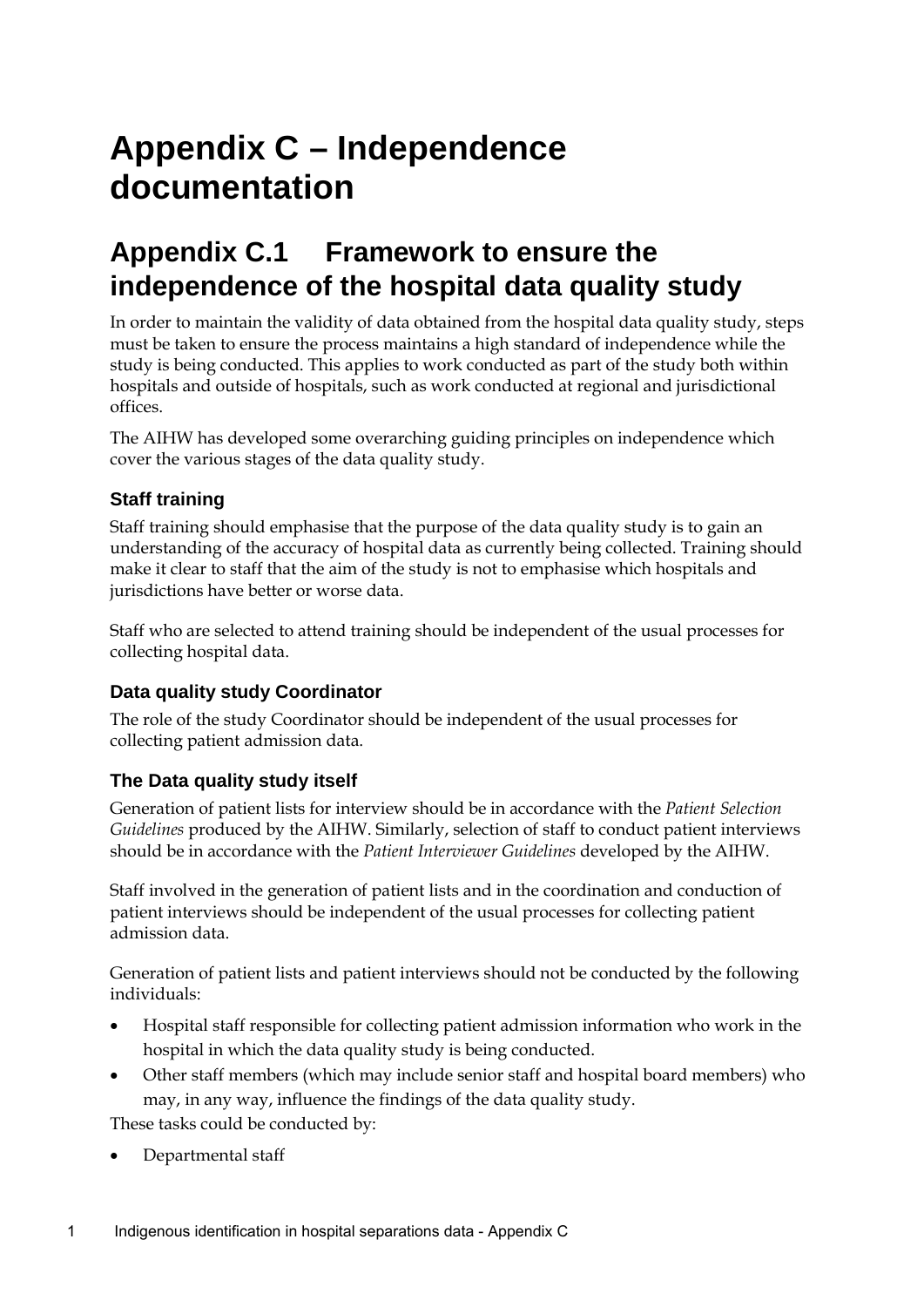- Staff from state or territory regional offices and/or other hospitals with no known connection to the hospital being studied
- Staff from other areas of the hospital independent of where patient admissions data is usually collected
- Independent contractors.

#### **Data collation and comparisons**

Data collection, collation and comparison should be undertaken in accordance with the *Data Collection and Comparison Guidelines* developed by the AIHW.

Data collation and comparison tasks should not be conducted by the following individuals:

- Hospital staff responsible for patient admission records who work in the hospital in which the data quality study is being conducted.
- Other hospital staff members in which the data quality study is being conducted (which may include senior staff and hospital board members) who may, in any way, influence the findings of the data quality study.

The data collation and comparison could be done centrally by either the jurisdiction or state regional office staff. Alternatively, it could be undertaken at the hospital level by staff who are independent of the usual patient admission data collection processes.

Information gathered from the data quality study should not be used to correct patient records.

## **Appendix C.2 Criteria to be used to determine allocation of funds to 'Ensure independence of the data quality study'**

The following criteria were used the Independence Advisory Group to determine if the submissions provided by jurisdictions met the framework designed to ensure independence to the data quality study.

- 1. Degree to which the proposed expenditure will ensure independence of the study
- 2. Demonstration of how the proposed expenditure will be used to manage any perceived risks to the independence of the study
- 3. Value for money in regards to what the proposed expenditure will cover
- 4. Evidence of how the budget has been costed breakdown of costs

## **Appendix C.3 Summary of jurisdictional activities to ensure independence**

#### **New South Wales**

New South Wales was able to assure the independence of the data quality study by: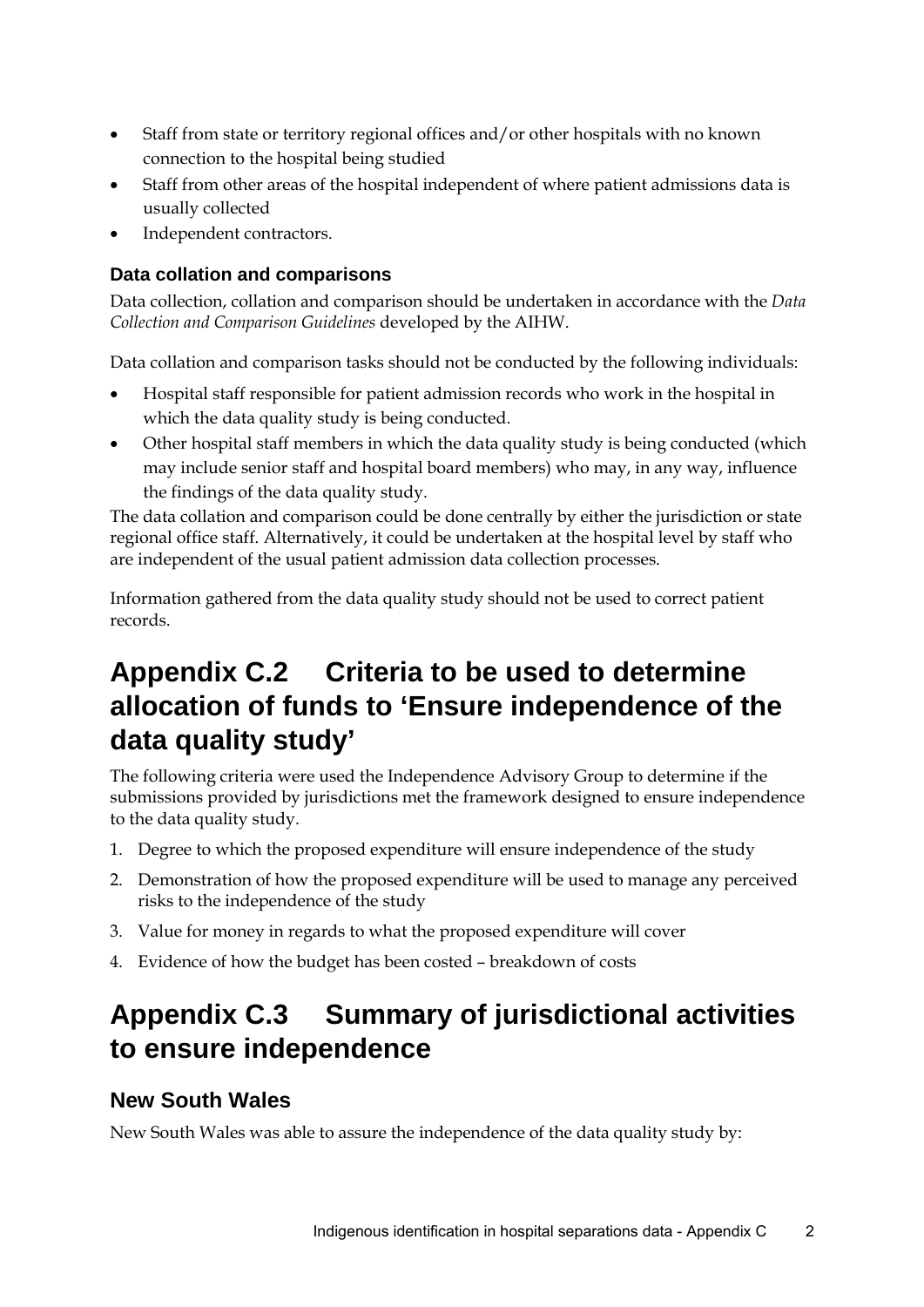- ensuring that all data collector staff were provided with training by the AIHW (two sessions)
- a data quality study coordinator undertook all coordination and administrative tasks associated with the data quality study
- utilising nursing staff in hospitals to undertake the study, thereby ensuring that hospital admission staff were not involved in data collection or collation
- data collation tasks were undertaken by the data study coordinator centrally; and
- providing written assurances that these activities were in place during the study.

## **Victoria**

Victoria was able to assure the independence of the data quality study by:

- ensuring that all data collector staff were provided with training by the AIHW. In Victoria this was done on a train-the-trainer basis.
- a data quality study coordinator undertook all coordination and administrative tasks associated with the data quality study
- utilising independent contractors in hospitals to undertake the study including collection, collation and comparison, thereby ensuring that hospital admission staff were not involved in these tasks; and
- providing written assurances that these activities were in place during the study.

## **Queensland**

Queensland was able to assure the independence of the data quality study by:

- ensuring that all data collector staff were provided with training by the AIHW
- an independent data quality study coordinator was contracted to undertake all coordination and administrative tasks associated with the data quality study
- Queensland Department of Health staff were utilised to undertake the data collection
- the collation and comparison tasks were undertaken within Queensland Health; and
- providing written assurances that these activities were in place during the study.

## **Western Australia**

Western Australia was able to assure the independence of the data quality study by:

- ensuring that all data collector staff were provided with training by the AIHW
- the data quality study coordination was undertaken within the Western Australian Department of Health
- utilising independent contractors in hospitals to undertake the data collection, thereby ensuring that hospital admission staff were not involved in these tasks; and
- providing written assurances that these activities were in place during the study.

### **South Australia**

South Australia was able to assure the independence of the data quality study by: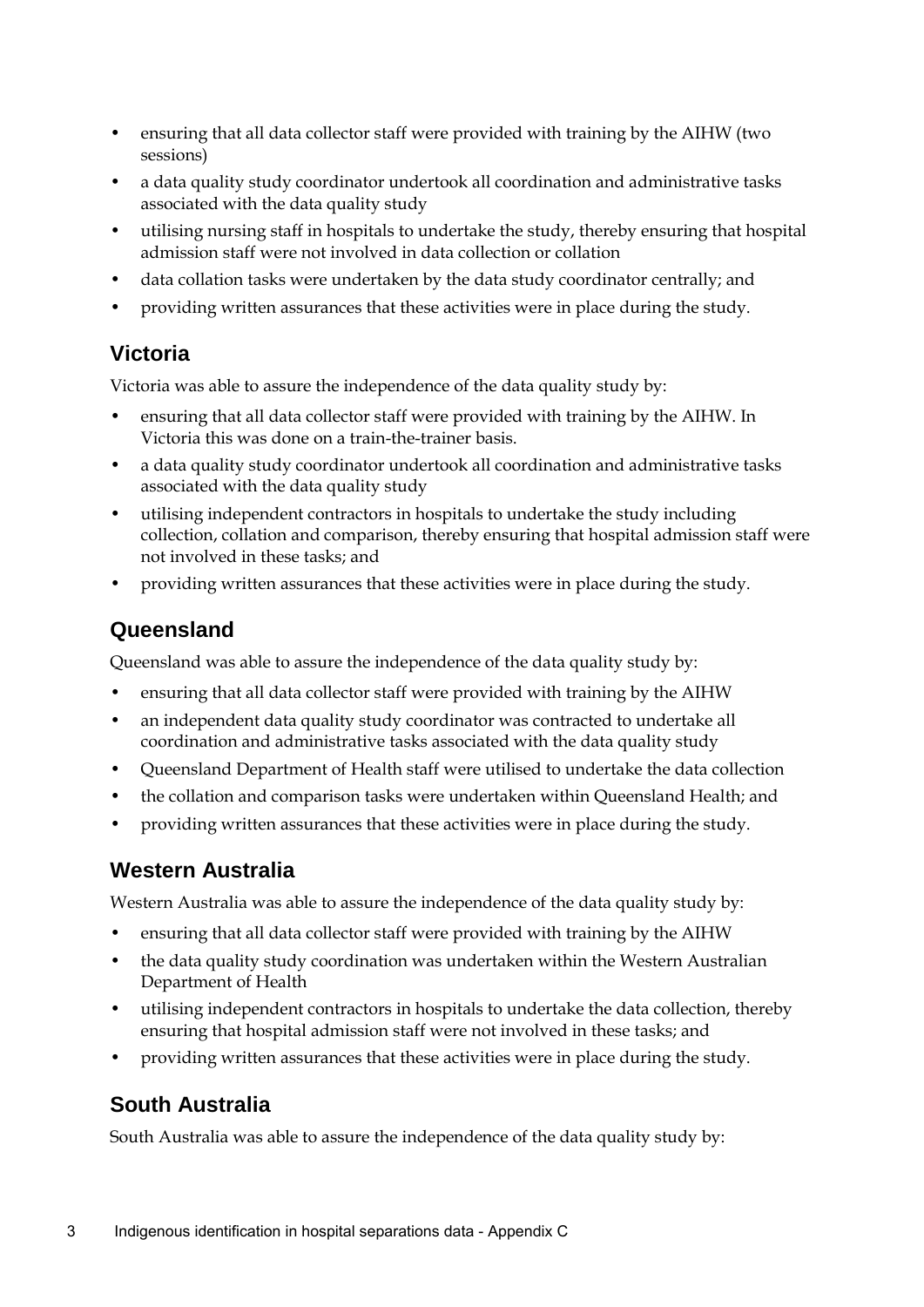- ensuring that all data collector staff were provided with training by the AIHW. In South Australia this was done on a train-the-trainer basis.
- the data quality study coordination was undertaken within the South Australia Department of Health
- utilising independent contractors in hospitals to undertake the data collection, thereby ensuring that hospital admission staff were not involved in these tasks; and
- the collation and comparison tasks were undertaken within the Department of Health; and
- providing written assurances that these activities were in place during the study.

## **Tasmania**

Tasmania was able to assure the independence of the data quality study by:

- ensuring that all data collector staff were provided with training by the AIHW.
- the data quality study coordination was undertaken within the Department of Premier and Cabinet
- utilising independent contractors in hospitals to undertake the data collection, thereby ensuring that hospital admission staff were not involved in these tasks; and
- the collation and comparison tasks were undertaken within the Department of Health and Human Services (Tasmania); and
- providing assurances that these activities were in place during the study.

## **Australian Capital Territory**

The Australian Capital Territory was able to assure the independence of the data quality study by:

- ensuring that all data collector staff were provided with training by the AIHW. In the ACT this was done on a train-the-trainer basis.
- the data quality study coordination was undertaken within the ACT Department of Health
- ensuring that hospital admission staff were not involved in data collection, collation or comparison; and
- providing written assurances that these activities were in place during the study.

## **Northern Territory**

The Northern Territory was able to assure the independence of the data quality study by:

- ensuring that all data collector staff were provided with training by the AIHW.
- the data quality study coordination was undertaken within the Northern Territory Department of Health
- utilising department staff in hospitals to undertake the data collection, thereby ensuring that hospital admission staff were not involved in these tasks; and
- the collation and comparison tasks were undertaken within the Northern Territory Department of Health; and